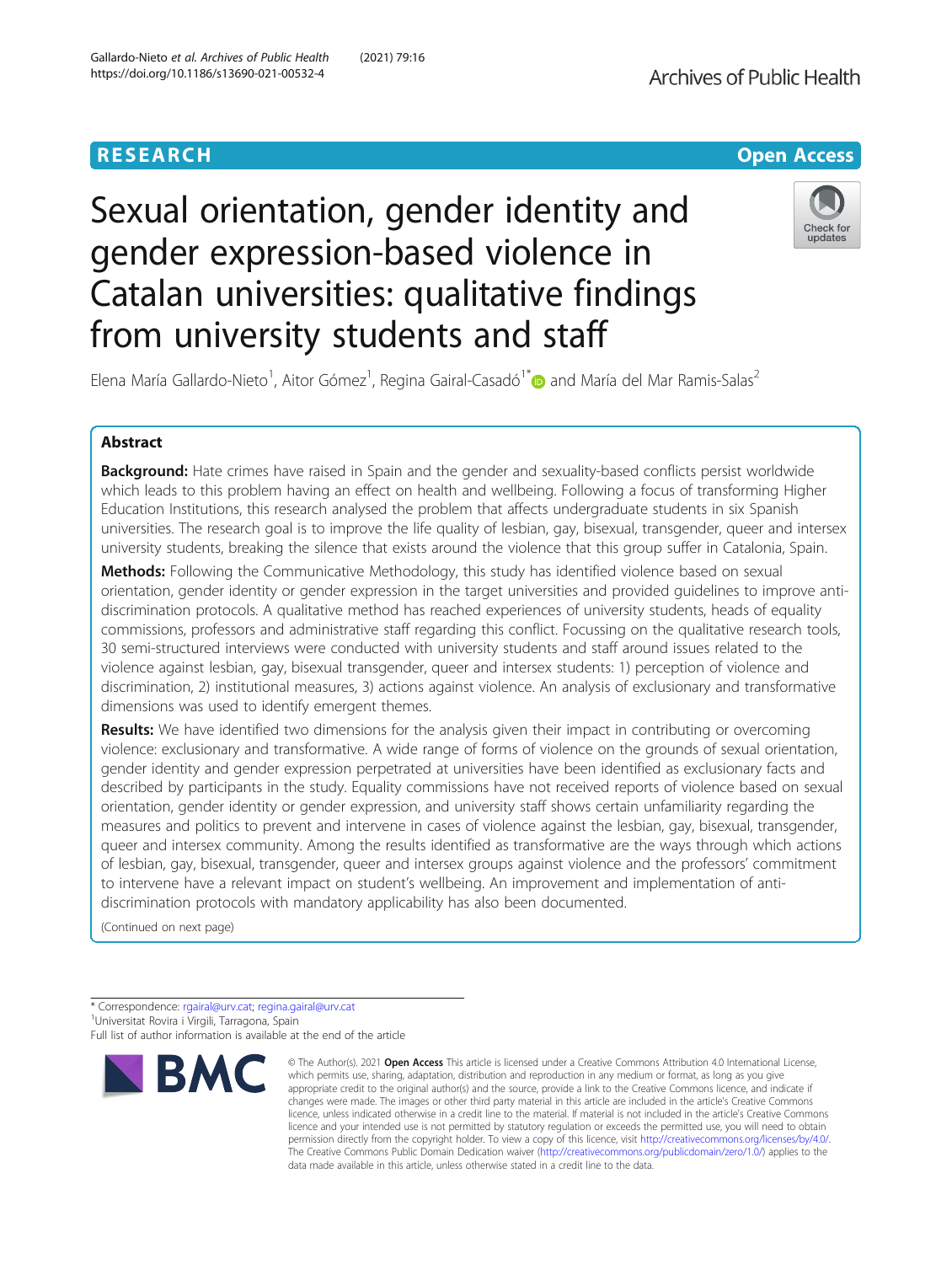#### (Continued from previous page)

**Conclusions:** Findings highlight the need of collecting more evidence that contributes to the improvement of protocols, measures and politics to protect all the members of the university community. A better understanding of violence based on sexual orientation, gender identity and gender expression in HEI's may guide national and international governments to improve the health and well-being of lesbian, gay, bisexual, transgender, queer and intersex persons.

Keywords: Violence, Discrimination, Social problem, Health education, Universities, Sexual orientation, Gender identity

#### Background

Violence based on sexual orientation, gender identity or gender expression is present in our society and within the university community  $[1-3]$  $[1-3]$  $[1-3]$ . Numerous international studies have shown that the lesbian, gay, transgender, queer and intersex (LGBTQI+) community have more risk and probabilities to suffer sexual discrimination or harassment during their university trajectory [[2](#page-11-0), [3](#page-11-0)]. Furthermore, the risk of being object of violence increases in the case of transgender students [\[4](#page-11-0)–[6\]](#page-11-0). National politics and international agendas have given priority to the legislation and regulation to end with LGBTQI-phobia [[7,](#page-11-0) [8](#page-11-0)], even though the risk of suffering sexual harassment is still higher in the case of sexual minorities [\[1](#page-11-0), [6](#page-11-0), [9,](#page-11-0) [10\]](#page-11-0). The case of Spanish universities reflects the international panorama in relation to the LGBTQI+ academic community [[11](#page-11-0)]. Educating in diversity, tolerance and acceptance towards diversity is crucial, but international reports show that this is still a pending issue in Spain [[12\]](#page-11-0). The lack of literature and research about how this phenomenon affects Higher Education Institutions (HEI's) is striking and generates a significant silence towards the situation of the LGBTQI+ community and the consequences of LGBTQI-phobia in their personal, academic and health status. As a response to this reality, the research Uni4freedom seeks to contribute to breaking the silence that goes along the LGBTQI+ community at HEI's, improving the quality of life of the academic community and the struggle against violence based on sexual orientation, gender identity and gender expression in the Catalan context.

The main challenge when studying the discrimination against the diversity of sexual orientations, gender identities and expressions is the diversity of violence manifestations. A change in the ways violence against the LGBT community is manifested, has been shown in the literature in the last years, shifting towards more subtle and unnoticed manifestations [\[6](#page-11-0)]. Verbal forms of violence [[9,](#page-11-0) [13](#page-11-0), [14\]](#page-11-0), homophobic jokes [\[10](#page-11-0), [15,](#page-11-0) [16](#page-12-0)], anti-LGBT paintings, graffities and threats [[3,](#page-11-0) [13](#page-11-0)], social distance [\[10,](#page-11-0) [15](#page-11-0), [17\]](#page-12-0), not-inclusive or acceptance spaces [[18\]](#page-12-0) and possible risk of suffering from unprotected forms of sex and AIDS' contagion [[19\]](#page-12-0) have been identified as advanced forms of violence based on sexual orientation or gender identity or expression. On the one hand, the case of a hostile environment is conditioning the free expression of the felt gender identity and sexual orientation  $[9, 18-22]$  $[9, 18-22]$  $[9, 18-22]$  $[9, 18-22]$  $[9, 18-22]$  $[9, 18-22]$  $[9, 18-22]$ . On the other hand, all these forms and manifestations of violence can generate a response of internalization and normalization of the homophobic actions, perpetuating the violence and affecting negatively in the life quality and wellbeing of the LGBT+ academic community [\[3](#page-11-0), [16](#page-12-0), [22](#page-12-0)–[25\]](#page-12-0).

According to the findings in the scientific literature, violence and discrimination based on sexual orientation and gender identity and expression, has consequences in three spheres of the LGBT university students' life. Firstly, it affects the health status, both physically and mentally. It has been shown that LGBT students present higher symptoms of depression and anxiety [\[9](#page-11-0), [13](#page-11-0)] and suffer various forms of physical ache [\[10](#page-11-0), [16\]](#page-12-0). Secondly, it affects their academic performance, presenting a lower grade in average in comparison to hetero-cis students [[26\]](#page-12-0). This difference of academic results has been analysed as an aftereffect of LGBT stigmatization creating difficulty to focus on their studies [[19](#page-12-0), [27\]](#page-12-0), having further consequences in their future possibilities and academic success [[24\]](#page-12-0). Thirdly, these realities of LGBTphobia in HEI's promote exclusionary climates and negatively affects the cohesion and relationality of sexual minority students [[22\]](#page-12-0). The seen or suffered experiences of harassment or discrimination can generate a feeling of isolation and exclusion [[6,](#page-11-0) [26\]](#page-12-0) which can be reinforced by the institutional invisibility of LGBT perspectives and role models [\[13\]](#page-11-0).

Evidence shows six different axes to prevent and intervene in front of violence based on sexual orientation and gender identity and expression within university institutions. Visibility of the LGBTQI+ collective and their situation in the university scope is key to prevent LGBTQI-phobia. Besides, generating profound awareness of university members is necessary to be able to face the problem of LGBT-phobia [[1](#page-11-0), [28\]](#page-12-0). In order to make this awareness effective and reach the whole academic community, the inclusion of LGBT literature in academic curriculums has the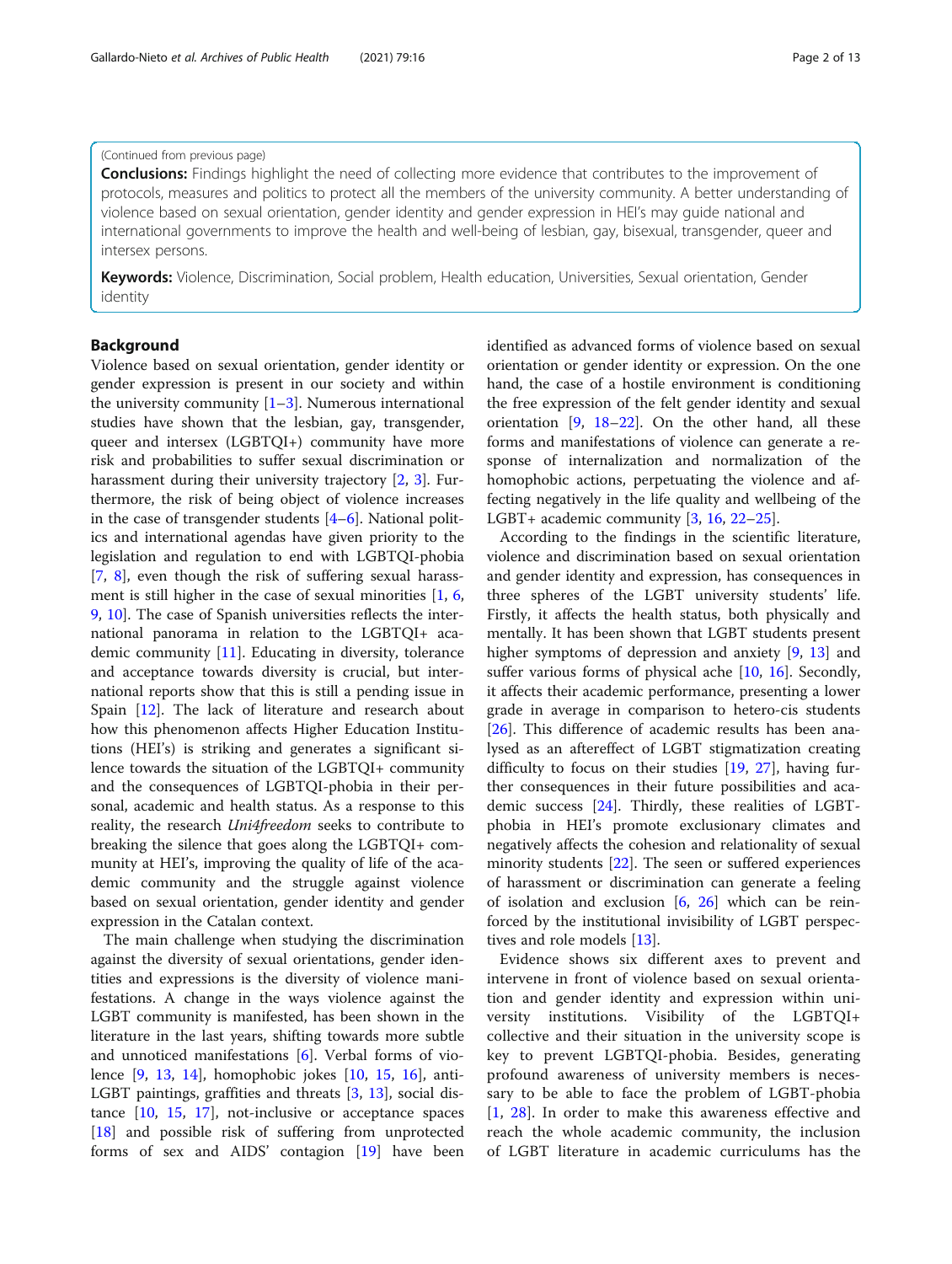highest impact in the reduction of LGBT-phobia [\[18](#page-12-0), [28\]](#page-12-0). Another protective factor for the prevention and intervention in cases of violence based in sexual orientation, gender identity and gender expression is the explicit institutional support towards the LGBTQI+ community through the implementation of politics and strategies towards the reduction of hetero-sexism [\[6](#page-11-0), [9](#page-11-0), [29,](#page-12-0) [30\]](#page-12-0).

This article presents qualitative evidence about how to overcome this form of gender inequality in a very relevant social institution. We have chosen a qualitative method in order to delve into the complexities of suffering or witnessing violence at HEI's and the possibilities of intervention that participants identify in their own interpretation. This methodological choice aims to reinforcing the knowledge and contrasting the depth and complexities of the qualitative findings of the project. Very important issues to be considered when preparing policies for the prevention and intervention of LGBTQIphobia are thus presented. In conclusion, the study aimed to give visibility to the violence based on sexual orientation, gender identity or expression that takes place in HEI's, and to identify successful practices and decisions for the eradication of this violence.

#### **Methods**

This article has been focussed it research methodology for social impact. The voices of the end-users of the research have been incorporated in all phases of the research, in order to contribute to the social impact and social transformation of the conflict [\[31](#page-12-0)]. To make that possible, the methodological design is based on the Communicative Methodology of Research (CMR) [\[32](#page-12-0)], which stands out for its capacity to identify successful actions that contribute to overcoming inequality and to generate social policies based on these actions. CM stands out for generating scientific knowledge through the contrast of the scientific evidence (contributed by the researchers) and the contributions of the social agents' participants in the research, defined as the world of life [\[33](#page-12-0)–[35\]](#page-12-0).

The study was designed to understand how, why, in which forms and circumstances this form of violence in HEI's take place affecting university students' life, health status and future. Given the scientific evidence on LGBTQI+ violence prevalence and the aims of the research, the main research objective is to improve the quality of life of LGTBIQ university students, breaking the silence that exists about the violence they suffer.

Following the communicative perspective, Uni4- Freedom has implemented mixed-methods research [[34](#page-12-0)] of which the qualitative techniques' results are presented in this article. Semi-structured interviews<sup>1</sup>

with communicative orientation have composed the fieldwork of the study taking place in six universities of the Catalan region [[36](#page-12-0)–[38](#page-12-0)]. The fieldwork has been designed in order to, firstly, make an approach and a diagnose of the reality that the LGBTQI+ community faces at Catalan universities and, secondly, delve into the perspective of university staff and professors, exploring the possibilities to implement and propose transformative actions for the inclusion and non-discrimination. The population target of the study is the academic community enrolled in different disciplines within the project's six partnering Catalan universities<sup>2</sup>: students, university professors, administrative staff and heads of equality commissions or units at these institutions.

#### Communicative organization of the research

In order to ensure the social impact of the research, the voices of the LGBTQI+ community and LGBTQI+ organizations have been included in different forms and phases during the study. Their participation has been indispensable, contributing with reciprocity, advice and follow-up to guarantee that the research objectives are met and ensuring ethics' standards in the methods. The Advisory Board is a follow-up and supervising body which has been formed by representatives of organizations of reference on LGBTQI+ rights in the territory<sup>3</sup>. In two different stages of the project and face-to-face meetings in 2018 and 2020, this board has debated and reviewed the methodological plan, research technics, findings and proposals grounding the materials in their experience and expertise in LGBTQI+ rights and reality. Their contribution has contributed to comply with ethical principles as well as to ensure the work and results for the improvement of the situation of the LGBTQI+ community at Catalan HEI's.

 Col·lectiu H2O · Gais, Lesbianes, Bisexuals i Transsexuals del Camp de Tarragona.

- SAI Tarragona Servei d'Atenció Integral a les Diversitats Sexuals i de Gèneres de Tarragona.
- Xarxa Solidària de Vctimes de Violència de Gènere a la Universitat.
- Gènere Lliure.
- Col·lectiu de gèneres i sexualitats dissidents (GSD).

<sup>&</sup>lt;sup>1</sup>Interviews had an approximate duration of 40 min and the place was chosen by both participant and researcher. Interviews were normally implemented in public spaces which allowed the researcher to generate an atmosphere of trust, such as cafeterias or university offices. The materials result of the interviews were the manual transcriptions made by members of the research team of the Uni4Freedom project. Then, the analysis took place as it follows in the Data Analysis subsection.

<sup>&</sup>lt;sup>2</sup>The partner universities of Uni4Freedom are: Rovira i Virgili University; University of Barcelona; University of Girona; University of Lleida; Ramón Llull University and University of Vic. <sup>3</sup>Participant entities and organizations on the Advisory Board: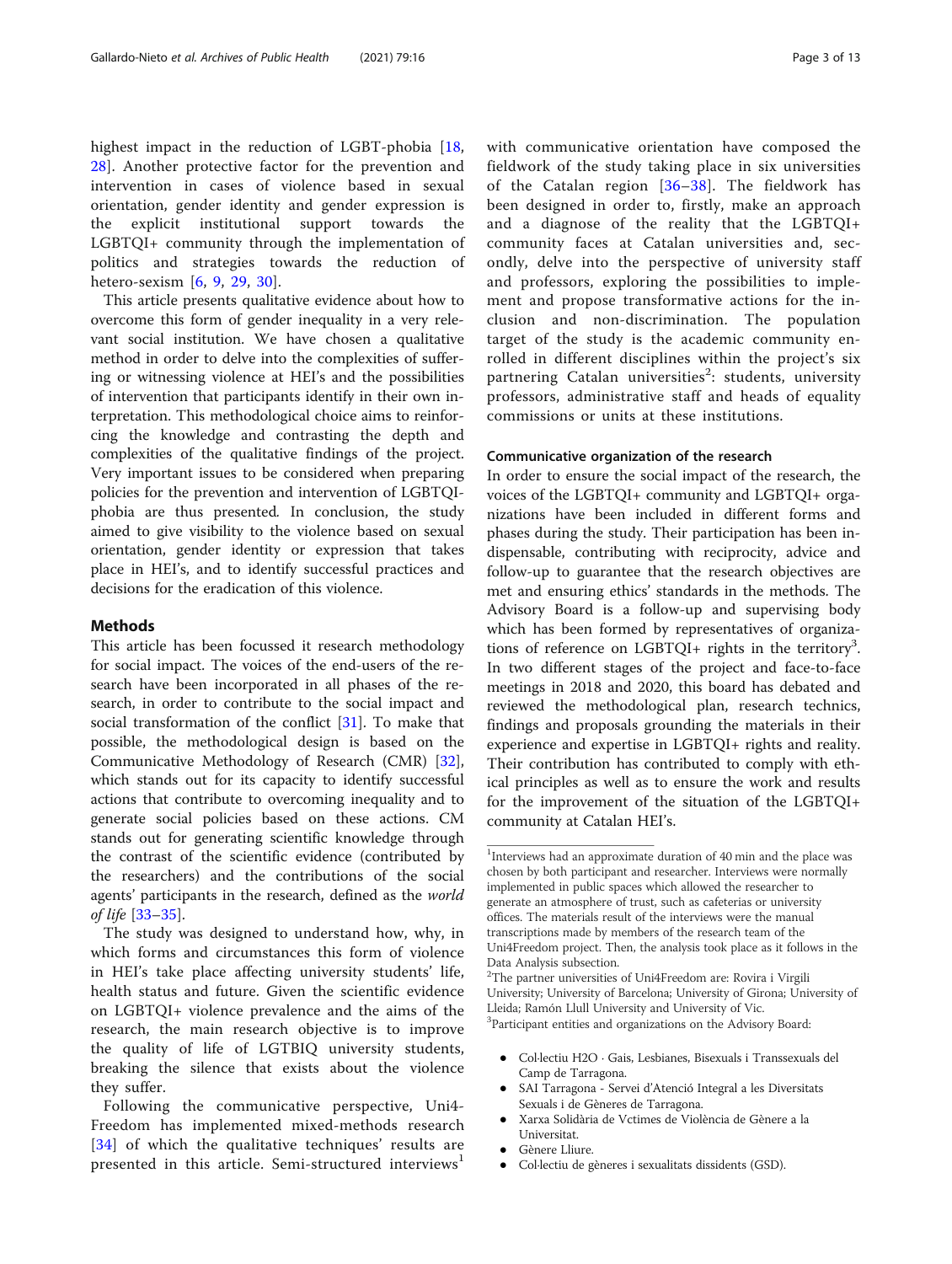#### Fieldwork

We have conducted 12 semi-structured interviews with communicative orientation to LGBTQI+ university staff from the partner universities of the project. Besides, we have conducted 4 semi-structured interviews with communicative orientation to heads of equality units or commissions from the partner universities of the project. And finally, 12 communicative daily life stories with University students have also been done. These technics have followed the communicative orientation of the methodology by facilitating reflective dialogues between participants and researchers about the incidence of violence due to sexual orientation, identity or gender expression faced in their careers as university professor/ staff or student. Proposals to make university a more LGBTQI+ friendly space were also gathered from these qualitative work. The distribution of research tools and participants has been as follows:

#### Research tools

The guidelines of the interviews have been designed following the communicative perspective, attending to the results of the literature review and contrasted with the Advisory Committee. This combination in the design process has allowed us to develop complex guidelines that enable the identification of situations, characteristics and circumstances that either promote or allows to transform situations of violence based on sexual orientation, gender identity or expression at HEI's. We have identified three sections that have let us build the data collection process of the interviews. In what follows, the structure of the interview under the three sections and some of the questions of the interview's guidelines are introduced:

- 1) To describe and presentgeneral aspects of the research method, theme, exploring different perspectives and ideas in relation to the reality of the situation of the LGBTQI+ community in University.
- 2) To study the experience or perception of violence based on grounds of sexual orientation, gender identity or expression at University or spaces related to the institution according to the results of the literature review. The opening question of this section in the case communicative daily life stories with students was the following:
	- a) "If you know of any cases of violence due to sexual orientation, gender identity or gender expression, comment on it:
		- Do you think that the people who suffer from any of these situations are considered victims of violence because of their sexual

orientation, gender identity, or gender expression. Why? Why not?

- What was your reaction to the situation of violence? Why?
- What was the victim's reaction to the violence or discrimination? Why?
- If it was reported to the university, what was the institution's response? How did they interpret it? How does the institutional response affect the victim's decisions and behaviors?
- What consequences did the fact of reporting have on the aggressor? And on the victim?
- Do you know what has to be done in the case of suffering a situation of violence due to sexual orientatio, gender identity or gender expression?"
- 3) To approach the perception of institutional strategies to detect, prevent and intervene in cases of LGBTQI-phobia by the research participants attending to their different roles in the community. Two questions from the semi-structured interviews with university staff from this third section were the followings:
	- a) "In the section on harassment and discrimination, the inclusion of sexual orientation and gender identity/expression in anti-discrimination policies and the approval of protocols against LGBTI-phobia is considered. Some universities, such as Oxford, Tuft and UCL, have explicit online policies regarding sexual orientation, and other ones have specific policies concerning the trans\* community, as well as policies to ensure inclusive language.
		- Do you think that this would be convenient at your university? Do you think it would be appropriate? Do you think it would be viable? Why? What benefits would it have and how would students experience it?"
	- b) "Finally, on training for members of the university community to detect, prevent and act against LFBTI-phobia. Universities like Pennsylvania and Washington train the community to ensure Safe Zones, zones free of any violence, and others like Cambridge and Oxford train the community in successful actions, such as bystander intervention and providing online resources.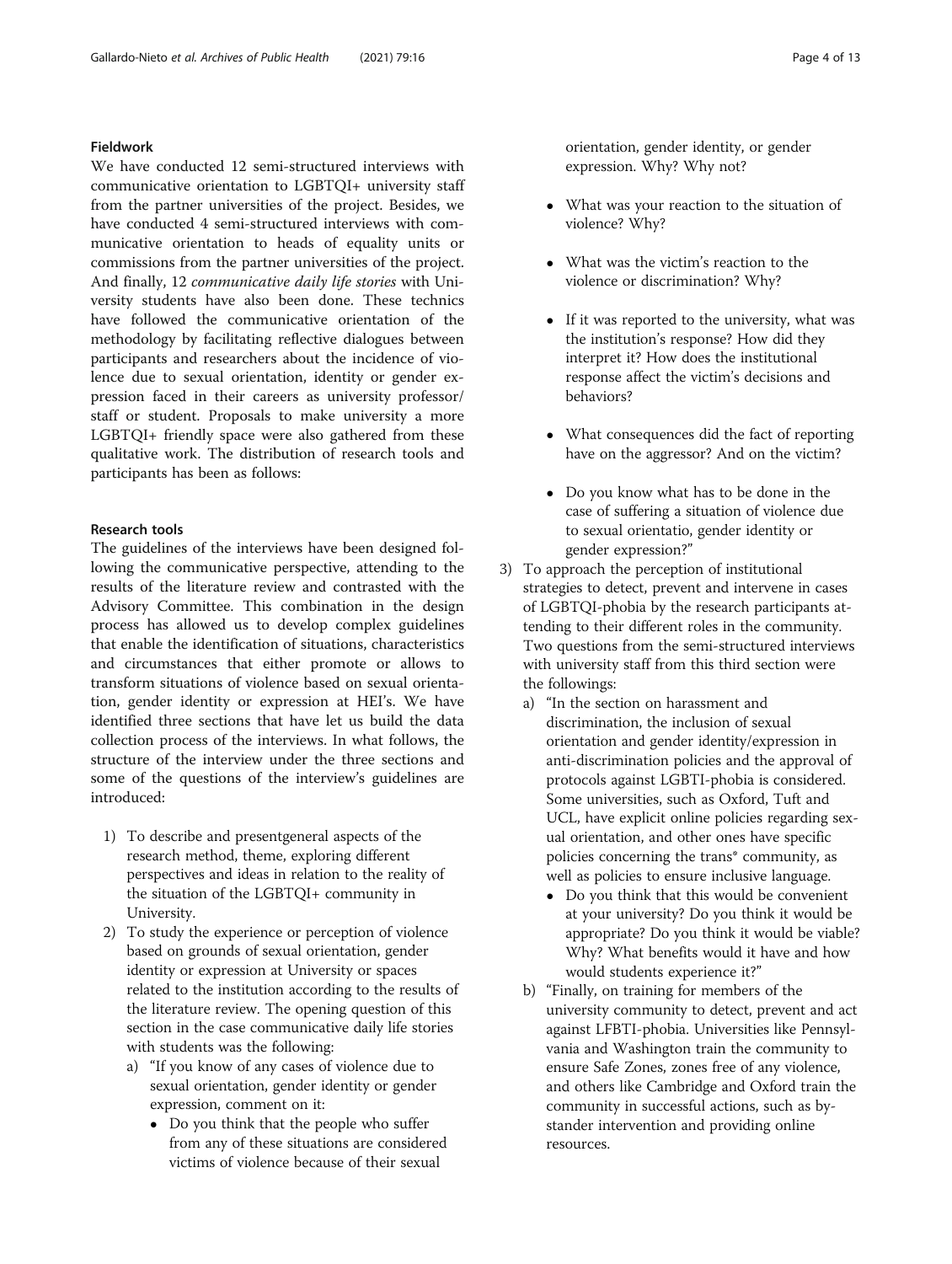Do you think that this would be convenient at your university? Do you think it would be appropriate? Do you think it would be viable? Why? What benefits would it have and how would students experience it?"

#### Ethical validation

The study has received the ethical validation of the ethical committees of Girona University and Lleida University in 2019. After submitting a detailed protocol for the fieldwork, containing consent forms and interview guidelines, the Ethics and Biosafety Committee of the University of Girona approved the start of the fieldwork. For the second ethical approval, the Committee for the approval of research studies at the Faculty of Nursing and Physiotherapy of the University of Lleida approved the fieldwork plan, consent forms and guidelines for interviews under the ethical requirements of confidentiality and good praxis without any objections.

Consent forms were systematically signed by all research participants and by the researchers implementing the tools, in order to ensure the former's rights in the research. These forms helped us to protect their right to confidentiality, anonymity, wilfulness, possibility to stop or leave the study at any moment and receive all necessary information for their involvement by the researcher.

Aside of the institutional validation, the research counted with an Advisory Board which supervised, followed-up and advised the research team in three different phases: approval of the literature review, fieldwork plan and preliminary results of the study. This board was composed by members of the LGBTQI+ community, university students and representatives of active organizations for LGBTQI+ rights of the territory<sup>4</sup>. Their belonging to the targeted community was due to the need of including the voices of the end-users of the research throughout the whole process of the research. The role of the board has been to relate the theory and scientific evidence to the daily reality of the LGBTQI+ community, reinforcing the transformative role of the research through their very contributions in the study.

#### Data analysis

The analysis chart has been designed to collect contributions from interviews and communicative daily life stories considering all the dimensions and categories selected (Table  $1$  – Result analysis chart). Dimensions are located in the rows and refer to the two sorts of

results depending on their contribution or transformation of the target conflict, referring to the Communicative Methodology. Categories are the concepts that are being used in the research process to analyse the results of the fieldwork and they are located in the columns (Table [1](#page-5-0) – Result analysis chart). The categories have been defined through a deductive method of definition, meaning that they have been determined before fieldwork through the study of scientific literature regarding LGBTQI-phobia in HEI's. The categories resulting from this study are: LGBTQI-phobic violence, actions against the violence and university politics and measures against the violence.

The research team has processed the qualitative results of the fieldwork ensuring the anonymity of the participants in all the phases of the study. Members of the research team have transcribed the interviews and daily life stories verbatim. Then, the research team has coded the transcription by using the numbers of the designed analysis chart (Table  $1$  – Result analysis chart), identifying results and matches between the targeted categories and dimensions on the transcriptions. We have not made use of any software or program for the systematization of this process.

#### Results

In this section, we have made an in depth approach to the research target: studying violence against LGBTQI+ community in HEI's. On the one hand, we have analysed the results that do not contribute to overcoming the problem of violence based in sexual orientation, gender identity or expression, encompassed within the exclusionary dimension. On the other hand, we have analysed the contributions that have an influence in transforming and overcoming the targeted violence in HEI's, included in the transformative dimension. All of the results presented belong to the research tools and the research participants already mentioned in the fieldwork subsection (Table [2](#page-6-0) - Fieldwork distribution).

#### Violence's normalization and internalization

Normalization and internalization of LGBTQI-phobia are the most present consequences of the violence in HEI's. These results show the need to promote measures of awareness-raising to promote respect to diversity. Under this category, we highlight the normalization of violence in the daily discourses at universities as a consequence of the constant violence against the LGBTQI+ community. The normalization of violence is funded on naturalizing discriminatory comments towards the LGBTQI+ community, which can happen even within classrooms, as stated by a LGBTQI+ university professor in an interview:

<sup>&</sup>lt;sup>4</sup>The participant entities in the Advisory Committee have been:

<sup>-</sup> Col·lectiu H2O (Gais, Lesbianes, Bisexuals i Transsexuals del Camp de Tarragona).

<sup>-</sup> SAI Tarragona - Servei d'Atenció Integral a les Diversitats Sexuals i de Gèneres de Tarragona: suport social, informació i atenció piscològica i jurídica.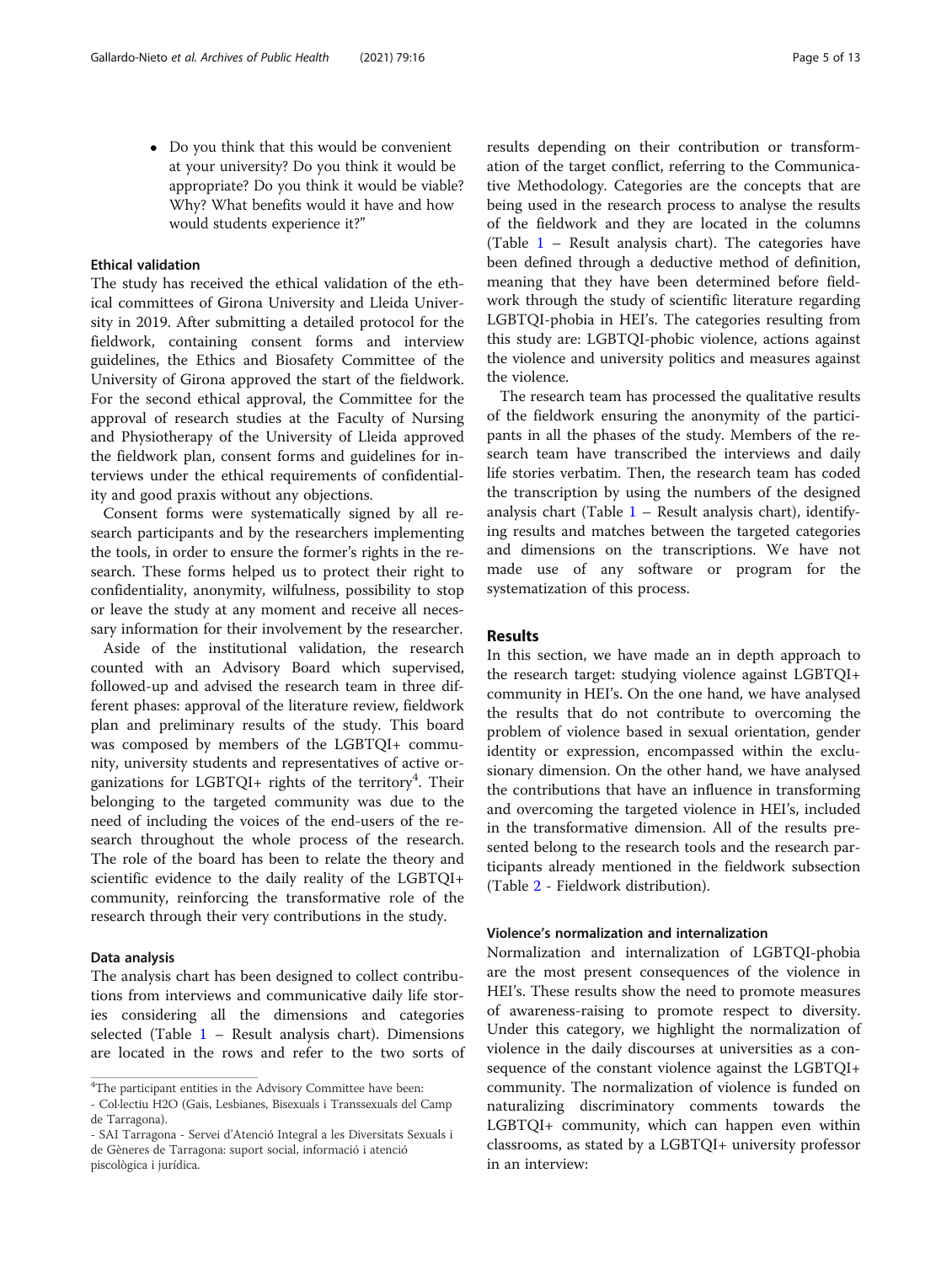#### <span id="page-5-0"></span>Table 1 Result analysis chart

|                          | Violence against the LGBTQI+ groups | Actions against the violence | University politics and measures |
|--------------------------|-------------------------------------|------------------------------|----------------------------------|
| Exclusionary dimension   |                                     |                              |                                  |
| Transformative dimension |                                     |                              |                                  |

Chart of relation between categories and dimensions for the analysis of the results

From: Table created by the research team of the project during the elaboration of the results for the analysis of the results of the fieldwork

Then, inside the class, let me think... at the break and when we leave and so on, I've seen someone say to another "hey faggot, you didn't get the work done today!" maybe they said that and, I don't know, I have it so incorporated that I don't realize either.

In this sense, students have also shared in everyday life stories experiences that prove the naturalization of discriminatory discourses towards the LGBTQI+ community, as stated by a female undergraduate and LGBTQI+ student in a communicative daily life story:

Well, I don't know, if in class or between classes, we are talking, or they are talking, so in a group, and they want to refer to a boy as being a freak or weaker than the rest they refer to him as a faggot.

The LGBTQI+ participant students in the research have claimed the consequences of the normalization of the violence. Following their discourse, they have found that reproduction of homo and lesbo-phobic comments and the self-internalization of the violence are results of having received a LGBTQI-phobic socialization. As a female and LGBTQI+ student expresses in a communicative daily life story:

Many times, I think they overlook these comments because we are used to them. For me what happens to me is like, if one day I hear someone say butch or something, it's not hard for me to pass but I guess I would think that he's an asshole, you know? But then I would think that, he's silly and that's it and I wouldn't take it as something personal, but as something more social that looks normal.

#### Transgender vulnerability in the conflict

Research has shown that transgender people are the most prone to have difficulties and to suffer violence or discrimination at HEI's  $[4-6]$  $[4-6]$  $[4-6]$  $[4-6]$ . This form of vulnerability in the university context is even more disturbing when the results show the complexity and accumulation of forms of violence that only transgender students suffer. There can be specific circumstances that transgender students live, such as the social transition and the bodily

changes, elements that can make their educational process at university even harder when belonging to the LGBTQI+ community. As a transgender student states in a communicative daily life story regarding the transitioning:

Then I made the transition and it's like that, with the medication and that, I was like super confused with many things, I was relocating mental issues, because in the end I didn't know many things either, because the medication numbed me and I don't know. Of course, I did notice suspicion and misunderstanding and a feeling of being something weird, feelings of disgust, by some colleagues and I realized it but well, as I'm saying I tried to ignore it because I have enough problems.

The exclusionary discourses, looks and refusal perception is clear in the voice of the interviewed people, showing the need of promoting measures of awareness raising that advocate the respect to diversity and differences. In this sense, the need of intervention and respect towards the transgender groups is especially relevant, as it has been shown in the interviews' fragments.

#### Unfamiliarity of institutional mechanisms and interventions

Secondly, findings on university policies and measures have indicated the lack of actions, university policies and measures to fight violence and, at the same time, they prove the ignorance of professors and staff about the mechanisms to prevent and intervene in cases of LGBTQI-phobia. Furthermore, the lack of cases of violence due to sexual orientation, gender identity or expression reported at equality offices indicates the complexity of this form of violence and the likely unawareness about violence based on the grounds of sexual orientation, gender identity and gender expression by officials at universities. The fact that some Heads of University Equality Offices claim not to have received complaints regarding violence based on sexual orientation, gender identity or expression is relevant, as one experienced worker on an Equality Office shared regarding the cases of LGBTQI-phobia in an interview:

The truth is that no. I have not dealt with any cases at the observatory, no petitions nor expositions have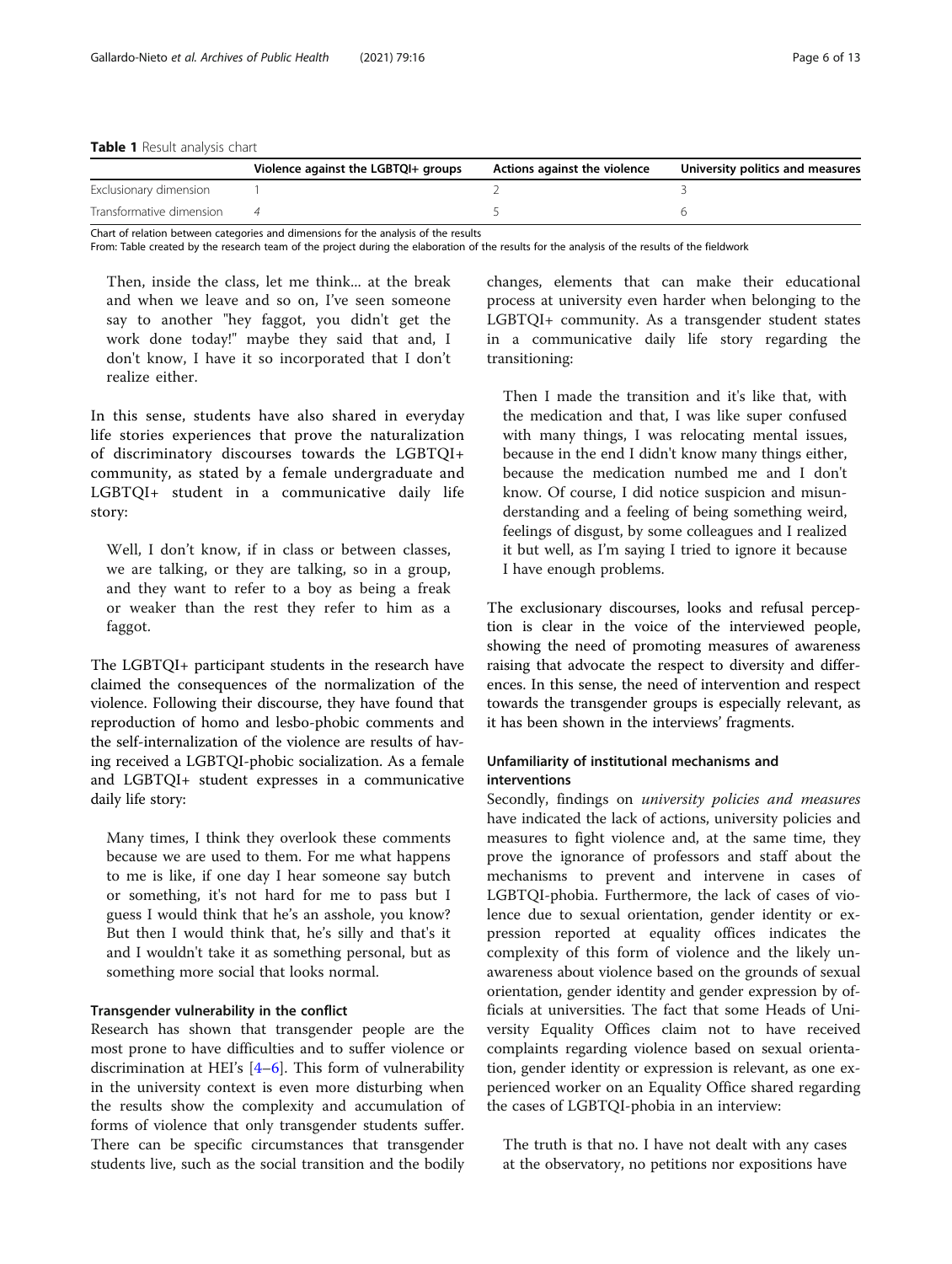<span id="page-6-0"></span>Table 2 Fieldwork distribution

| Research tool                       | <b>Participants</b>                                                                                          | Institutional affiliation                                              |
|-------------------------------------|--------------------------------------------------------------------------------------------------------------|------------------------------------------------------------------------|
| Semi-structured<br>interviews       | 12 active university professors or staff.                                                                    | Belonging to the participant Universities in<br>the study <sup>5</sup> |
| Semi-structured<br>interviews       | 4 heads of the University Equality Unit or Committee presently active, and<br>professionals working in them. | Units belonging to the participant<br>Universities in the study.       |
| Communicative daily<br>life stories | 12 university students starting from second year of the BA degree up to the<br>last year of the PhD.         | Belonging to any Catalan University.                                   |

Chart of the distribution of research tools, sample and target institutions for the organization of the fieldwork

Form: Table elaborated by the research team of the project for the organization and distribution of research tools and academic community

been received of violence based on gender identity or sexual orientation. We haven't realized it. For me, it hasn't come directly to me as a teacher or as a colleague. It hasn't reached me. I know it's a college reality, but the truth is I can't say it's a reality for me because I haven't seen it.

The figure '0' of cases of violence based on sexual orientation, gender identity or expression at universities can be explained by the lack of mechanisms and abilities by university professors and staff to identify and detect the violence [\[6](#page-11-0), [39,](#page-12-0) [40\]](#page-12-0). Moreover, it could also be justified by the attempts to generate safe and friendly spaces for the LGBTQI+ community to make the process of filing a complaint of LGBTQI-phobia easier. As we can see in the following fragment from a communicative daily life story with a transgender student which has already faced the process of name change, he reflects on other possibilities to it within HEI's:

I think that a trans person should not go through an equality unit to request a name change, right? But I think that this could already be done in a much easier administrative process of administrative, that is, how you do your... You fill out your application for the first time, that is, in that database, what if there were what is called a chosen name?

The lack of knowledge from university professors, staff and officials about measures, resources and officials of reference in cases of LGBTQI-phobia has been stated in the interviews as a constant reality, as mentioned by a female university professor in an interview: "I'm not responsible. I don't know if within the management team there is someone in charge of this policies in case there is a problem."

- Girona University.
- Lleida University.
- Vic University.
- **Barcelona University.**
- Ramón Llull University.

We have identified other indicators apart from unawareness which could respond to the lack of a support network for victims of LGBTQI-phobic violence within HEI's. Many university policies and educational protocols for the prevention and intervention in cases of violence based on sexual orientation, gender identity or expression have been developed in the last years from Equality Units and Commissions and other spaces towards equality and against discrimination in HEI's. The ignorance of the international scientific evidence about the existig policies carries a limitation in the struggle against the violence towards the LGBTQI+ community. This is due to the lack of knowledge and training on the measures and the roots of LGBTQI-phobia for the implementation. In order to understand the notions on institutional measures to intervene in conflicts based on sexual orientation, gender identity or expression, we can see an active LGBTQI+ university professor's discourse where he discusses the thoughts on the transgender name-change process as it follows a fragment of an interview:

The doubt that I was holding is the legal part. Without a doubt the university has to support straight away and if it is necessary to change, it is changed [referring to the name], if you have special needs, it has to be attended, they have to be listened to and we have to see what can be done, of course. What confuses me a little is the legal issue. (…) To the official lists, they appear with the birth name, but they can be changed, and it seems viable, and they are comparable because at the end, that's the name that they identify with. "I do not identify myself with Antonio José... I identify myself with Toni." And it seems very comparable. If this person wants to change the name of Maria to Peter because he identifies himself as Peter, so Peter be it and that's it. What I find most complicated is at a more internal level, for example in the records, that you have the name changed because there would probably be a conflict of legal identity.

In this sense, students agree in recognizing that ignorance complicates the process of identification and

<sup>&</sup>lt;sup>5</sup>The participant universities in the study are:

Rovira i Virgili University.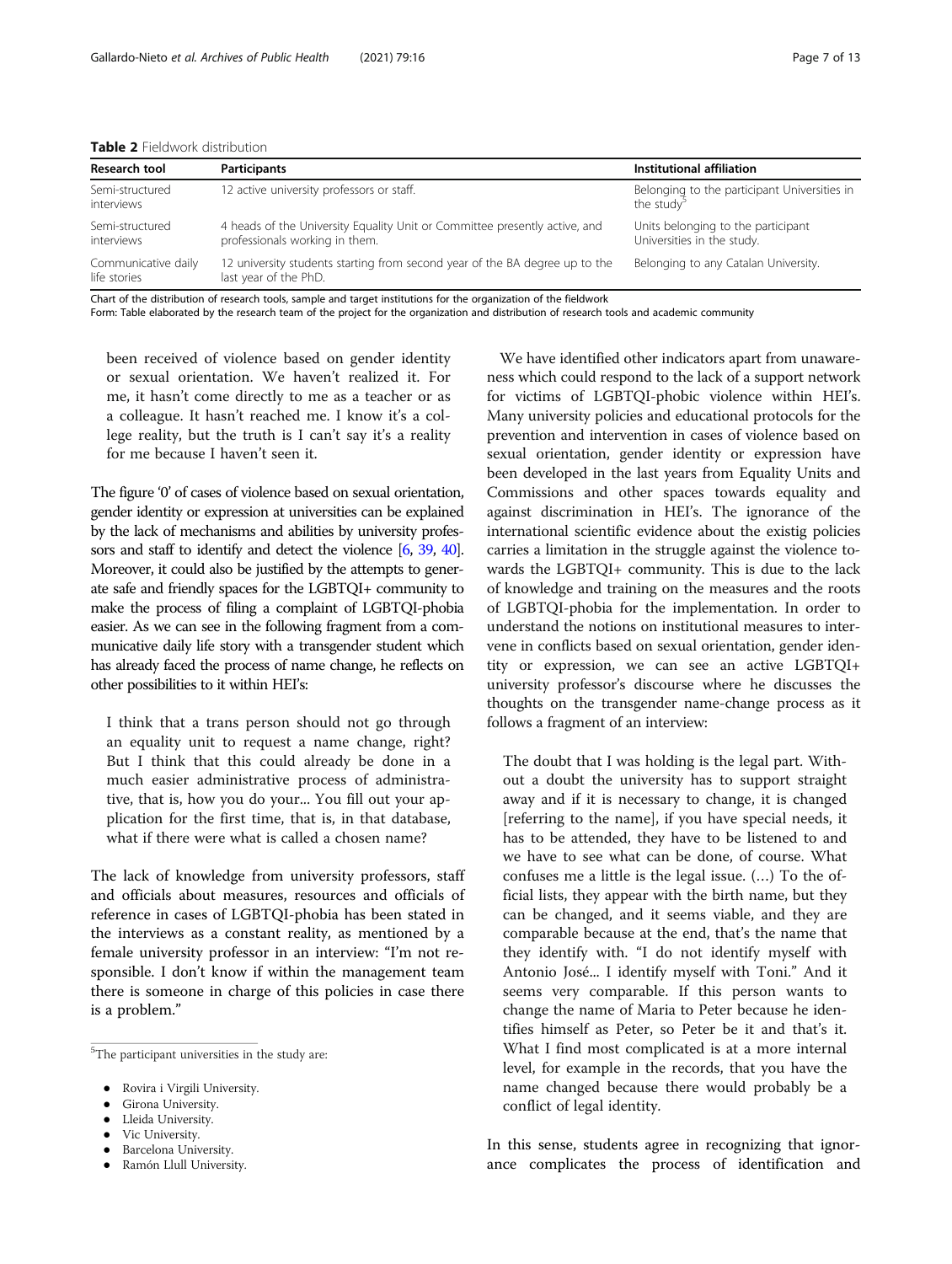support in particular situations of LGBTQI-phobia at universities. For that reason, training and awareness raising on LGBTQI+ issues are both considered very necessary towards turning all university members into agents of change, whether being or not part of the LGBTQI+ community, as a cis-heterosexual female student points out in a communicative daily life story:

I think so, I have not experienced these situations, and I don't know these type of situations. I'm sure it happened. I think that it should be known both for those who do not know it and for those who suffer it or have seen it, to know that they are not alone that someone is aware of the issue and that they take measures against these situations and that there are those points of help. There are also people who do not want to come out of the closet and they may have problems but they will not ask for help because they have not yet come out of the closet, so it would be good for them to know that there are actions that can help them without anyone knowing anything and keeping their secret. It is an option for those people to have help.

#### University as a safe space

Secondly, on the variable LGBTQI+ actions against violence findings point at the existence of three protective factors that lead to overcoming violence and discrimination: HEI's perceived as safer spaces compared to other places, compromise and predisposition of professors to successfully prevent and intervene in cases of violence and university protocols and measures of intervention including all university community. This is due to the role of Equality Units, their familiarity, respect and openness has an important effect in the prevention and intervention of cases of LGBTQI-phobia. We have identified that HEI's offer a very wide window of possibilities for intervention, acceptance and respect compared to other spaces, as a LGBTQI+ female student points out in a communicative daily life story:

Sexual diversity is more comfortable at university than in other places and that's why I also think it's sometimes easier to make more demands within university, right? Because as there is this freedom or this friendly climate, right? Friendly to make claims, to make demands for improvement, so it's easy to get it and therefore I think that precisely freedom encourages more freedom of expression, right? And more diversity.

Another protective factor within HEI's towards the LGBTQI+ community and for the transformation of the violence and discrimination is related to the compromise of professors to prevent and intervene. The alliance between students and professors is especially valuable when having the support of a more powerful group within the educational institution in terms of decision and action. This particular support can be offered for different reasons, firstly for the training, awareness and activism in terms of rights by professors. Next, the importance and urgency of intervening in order to transform and stop the conflict based on gender or sexual diversity is made explicit by one of the LGBTQI+ university professors interviewed:

Having just one victim is enough to talk about it and explain that these things are happening, anonymously. If not, we have to orient ourselves differently, lead it in a way that if things happen socially, we try not to let them happen here. Obviously, they shouldn't take place anywhere. We protect the space; I think we have to find a balance in that so as not to create an alarm.

The compromise to intervene in cases of violence based on sexual orientation, gender identity or expression has been expressed in different forms in the discourses of LGBTQI+ staff. The following case goes one step further as, aside of an open commitment with LGBTQI+ issues, this social conflict is taken into consideration as part of the very teaching praxis. As a result of this, we see how a safer space in the classrooms can be created, by making sexual and gender diversity an issue in the lectures. A LGBTQI+ male professor - committed to openly talking and discussing about matters of gender, sexuality and diversity in class-, talks about the reaction of his students when addressing these issues:

No! Not in class, maybe that's because we criticize it, and make people think and everything is politically correct...to let them see their experiences based on that and then see how they act...of course, in class I guess that they are aware that it would not look very good for them to do joke about it if we are working for them not to do so in their own environments.

When breaking the silence on the issue of LGBTQIphobia so that the topic becomes a recurring theme in the classroom, students become active upstanders questioning themselves and intervening in cases of violence  $[41]$  $[41]$ . In this sense, another cis-heterosexual university professor highlighted in the interview the need to break the silence and generate mechanisms facilitating that people dare to complain:

It may also be that things are happening and we don't know it because there aren't protocols, so this is also a way to encourage people who are going through things to report it. Because violence is always hidden actions. If this is giving them a little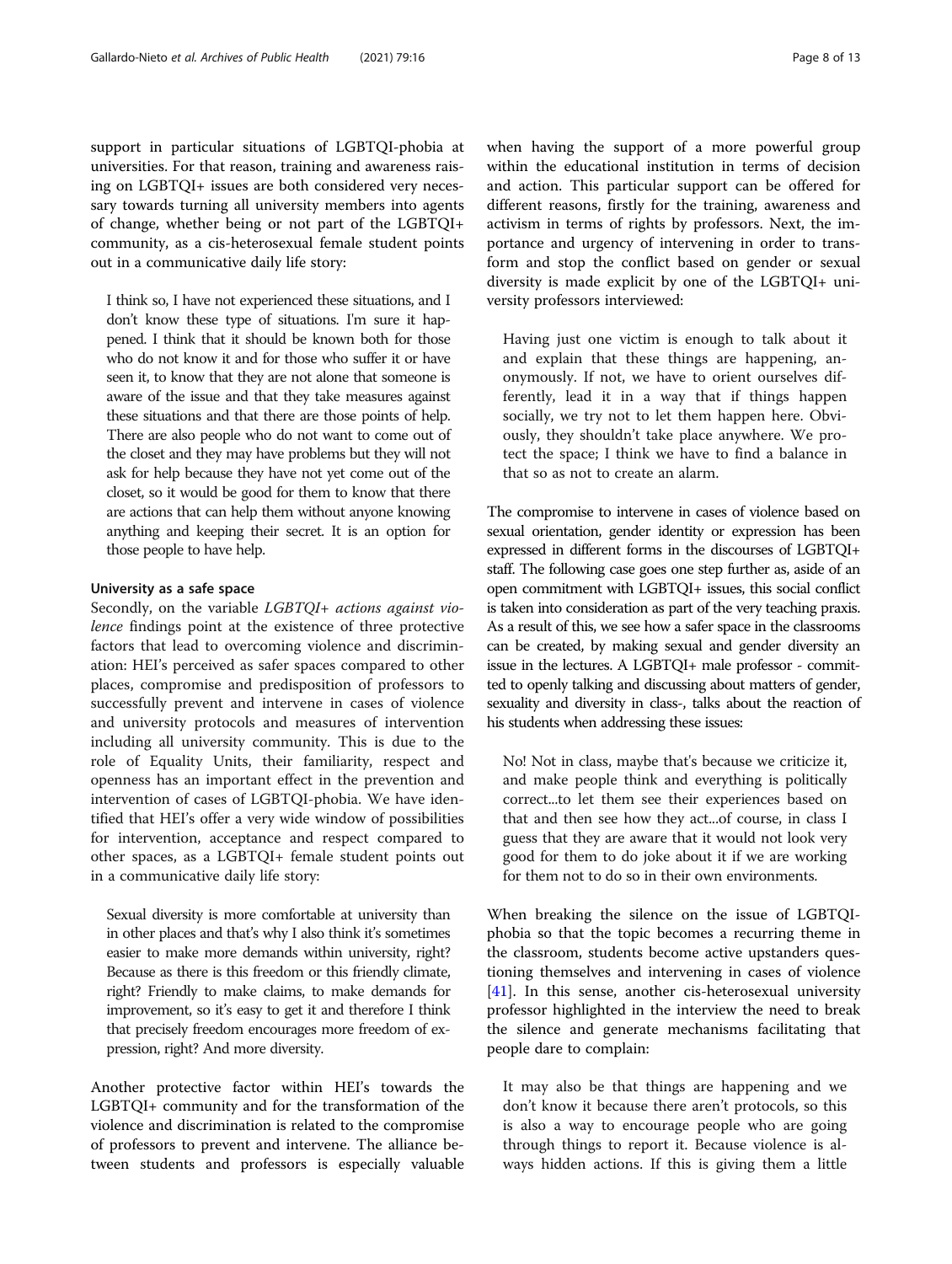encouragement to report and explain what is happening, even if the violence is not physical, that is verbal, that is behavioural, exclusionary...

#### The value of receptiveness and alliances

Thirdly, on the variable university policies and measures, we have identified evidence of the openness towards sexual and gender diversity by university professors, also considering the need of prevention and intervention plans and measures of high quality in order to transform the reality. This is the case of protocols and measures of intervention generated by the Equality Units at HEI's that have been interviewed. They highlight the quality and connection with the reality of the LGBTQI+ community of their regulations and intervention measures in their own Units. This is due to the success of negotiation processes between HEI's and Equality Units, thanks to the sanctions that exist in case of not implementation and to the inclusion of gender identity and sexual orientation perspectives in the regulations. This is introduced by a long experienced worker on the service of the Head of an Equality Office at one participant university in an interview:

We have a regulation for the prevention of gender violence. The difference between regulation and protocol is that all other universities have protocols, ours has sanctions. The others do not have it typed. Our regulation -which was one of the first to be done, but which had two years of negotiation with the University-, is a comprehensive one because it covers the entire university community (officials, staff, professors, students) and it is also a one that entails penalties that many of the university's protocols do not have. Then what we have done is the adaptation of it, when we already made the regulation, we put for example everything that was harassment due to sex and sexual orientation, we added all the sexual orientation tag.

The interviewees have shown willingness to learn the measures and implement them in the Catalan University contexts, even though if they have not received any training in LGBTQI+ issues. The following fragment refers to a LGBTQI+ male university professor's interview referring to the measures of trans-inclusion at their institution:

Of course, as the number does not change, so there is no problem, and everything is linked to the ID number and instead you can change the name. I think it's ok, if there is a real need for it and it is a request from individuals or the community itself, I do not see it difficult and do not see a problem. I think it would bother me to call this person by the name with which they do not feel identified. If they tell me to change the name, I tell them that way, because otherwise there is not an effective dialogue, so I think that if possible, I think it's perfect and go ahead.

Predisposition and interest by professors have appeared in the qualitative fieldwork together with the claim of needing scientific evidence as well as the inclusion of voices of the own community and of experts in the field. Then they could advise and orientate regarding measures and politics at HEI's. A university professor claimed it during the interview as follows:

Totally, but I think that the experts here are somehow the ones who have to take the lead because I do not consider myself an expert on the subject, I am a total ignorant, because I find it hard to find the right words to talk about this community, if we are referring to differentiated groups. Mm, I feel I can talk about certain things, but when I think about it, I think that maybe I had not realized it. My normal life is not affected, but there might be other people's life who is (…) and then if the need exists and the university has the measures to make it feel normal, so that this becomes of normality, then I will be happy to follow any training that is needed because for me it is also an exciting topic, not morbid-like, but to know. Because it is becoming more and more visible.In the same way that this professor commented, another student also claimed the need of measures and politics to have some support in case of suffering violence based on sexual orientation, gender identity or expression. The following statement is a fragment of LGBTQI+ activities and university student's communicative daily life story, reflecting clearly on the need of feeling institutional protection in order to feel integrated at University:

That people feel safer, better, that they have a real moral and psychological support because until now, they are not considering themselves part of anywhere. Having such a policy would help us a lot to feel that we belong and that we are considered part of something because, of course, we are having to face these LGTB-phobic behaviours and they have to be counteracted with something, right?

#### **Discussion**

Our study demonstrates the urgency of the conflict taking place at HEI's on the grounds of sexual orientation, gender identity and gender expression. It has also provided us with the scientific evidence and the protagonists' discourses by bringing to discussion how both dimensions match and complement each other when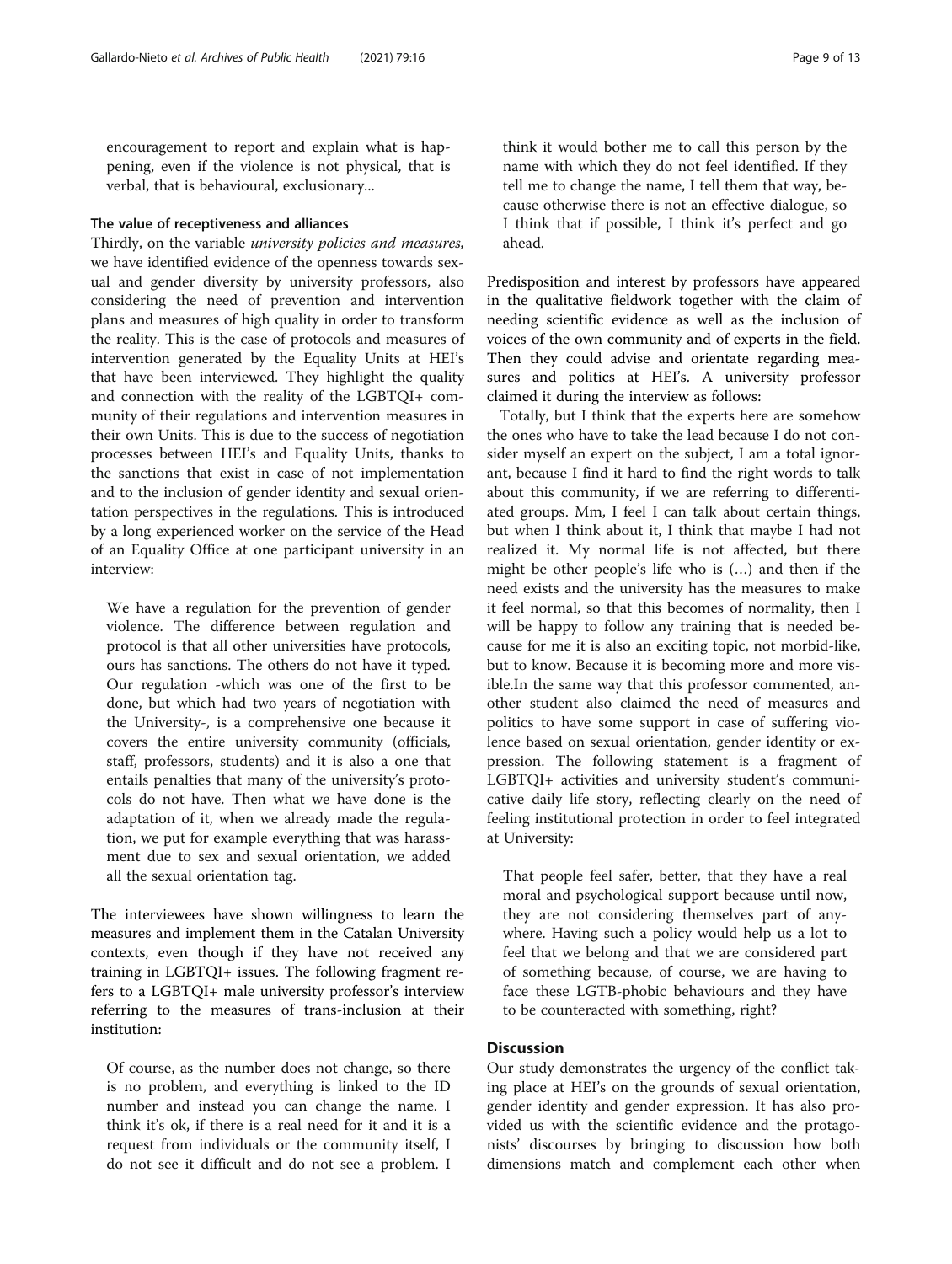facing conflicts, needs and discrimination based on sexual orientation, gender identity and gender expression. Furthermore, the study has added relevant knolwedge to previous research with an evidence-based approach and successful cases to improve protocols and strategies for the struggle against the problem of LGBTQI-phobia taking into account the voices of the university community in the Catalan context. Contributing to the previous research on gender violences at Catalan and Spanish universities [[31\]](#page-12-0), our study has gone further in studying the problem of gender violence against the LGBTQI community in HEI's for the first time in Catalonia. The complementarity of both the generation of evidence and new proposals of avenues for the improvement of current protocols, policies and measures towards the inclusion of the LGBTQI+ community sets a precedent on how to turn HEI's into more LGBTQI+ inclusive institutions.

#### Challenges in identifying violence

There is plenty of evidence about how the conflict of violence based on sexual orientation, gender identity or expression is a current reality, which is visible and has become a relevant subject for the development of international policies and agendas in Europe [\[42](#page-12-0)]. Furthermore, the scientific literature describes how this conflict can permeate social institutions, affecting subjects in different spaces, dimensions and degrees. The main challenge identified in the struggle against this social conflict is its identification and detection in institutions, as it has been mutating and changing its form to avoid being detected  $[6]$  $[6]$  $[6]$ .

Our study has, not only proven the existance of a variety of forms of direct violence that take place in HEI's, but it has also identified more subtle and unnoticed forms of violence. Verbal forms of violence, such as homophobic and transphobic comments and jokes, paintings and non-inclusive spaces and classrooms are just the more apparent forms of violence pointed out in the research  $[9, 10, 13–16, 18]$  $[9, 10, 13–16, 18]$  $[9, 10, 13–16, 18]$  $[9, 10, 13–16, 18]$  $[9, 10, 13–16, 18]$  $[9, 10, 13–16, 18]$  $[9, 10, 13–16, 18]$  $[9, 10, 13–16, 18]$  $[9, 10, 13–16, 18]$  $[9, 10, 13–16, 18]$ . What has made the situation in the Catalan context more complex is the generalized reaction of internalization shown by LGBTQI+ victims and other agents. As the literature highlights, this response of normalization and naturalization of the violence against sexual or gender diversity contributes in the reproduction of the violence against the LGBTQI+ community [[3](#page-11-0), [16](#page-12-0), [23](#page-12-0)–[25\]](#page-12-0).

Besides the reaction of the victims and the LGBTQI+ community, the responses from the rest of institutional agents facing the conflict are especially significant. As mapped by the research, the role of other students and peers [[27\]](#page-12-0), professors and staff is key when approaching the cases of LGBTQI-phobia at university, as the relationality, authority and influence is compelling [\[8](#page-11-0), [20](#page-12-0)– [22\]](#page-12-0). As the findings have shown, their availability,

openness and attitude towards the LGBTQI+ community and sex and gender diversity can have an impact on the perception of classrooms and university campuses as free and safe spaces. Additionally, we have found how previous debates or workshops of LGBTQI+ issues at university classrooms can prevent some forms of LGBTQI-phobia from happening. As well, these previous experiences on discussing gender could facilitate processes of social transition, reception of reports of violence or discrimination, improving the perception of the university as a friendlier and safer space. In addition, the heads of Equality Units' figure entails two different roles: as social agent and worker as well as a representative in terms of equality and non-discrimination in the institution. In any case, this readiness and preparation does not suffice while numbers show that there are no cases of LGBTQI-phobia arriving to institutional instances in some of the participant HEI's.

#### Damage on wellbeing of LGBTQI+ students

Given the findings about the prevalence of violence on the grounds of sexual orientation, gender identity and gender expression in Catalan universities, the negative impact on the well-being and life quality of LGBTQI+ students is a fact. If the existence of violence against sexual and gender diversity in university spaces is a reality, the probability of having students suffering physically and mentally, presenting symptoms of depression, anxiety and various forms of physical ache are a worrying reality for the institution [[9,](#page-11-0) [13,](#page-11-0) [16](#page-12-0)]. Furthermore, this difficulty affecting only a group of students would generate a gap in the access, quality and academic success compared to the rest of the community due to their health status [\[25\]](#page-12-0). The lack of social cohesion within the university community and students, has a high impact in the present and future of LGBTQI+ students in Catalonia. LGBTQI+ stigmatization also results in impediments for LGBTQI+ students to reach the same academic level and success than the rest of the students [[19,](#page-12-0) [23,](#page-12-0) [43,](#page-12-0) [44](#page-12-0)].

The findings about the damage of the LGBTQI+ students at University has given visibility to the risk that the LGBTQI+ community suffers which also affects their wellbeing. This evidence indicates that the generation of successful strategies to prevent, detect and intervene in cases of violence on the grounds of sexual orientation, gender identity and gender expression is urgent. This emergency lies on the institutional duty of offering quality higher education for everyone without of any type of discrimination. In order to eliminate any form of discrimination effective anti-discrimination strategies based on scientific evidence need to be developed.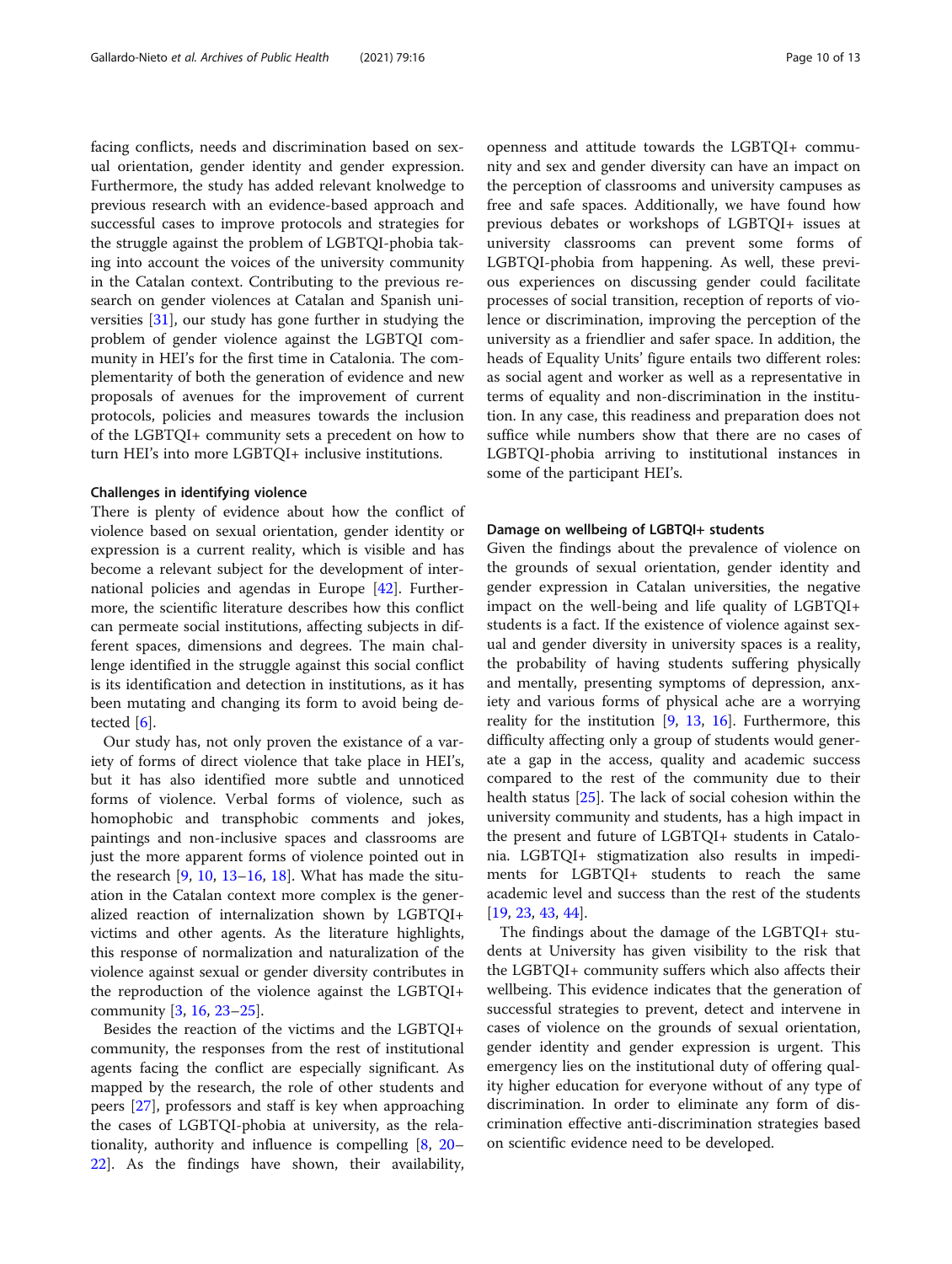#### University policies and measures a the LGBTQI-phobia

Given the results about the implemented strategies to fight and prevent forms of violence on the grounds of sexual orientation, gender identity and gender expression, issues on the evaluation, quality and follow-up of these measures are still pending. The evidence shows that the current strategies to fight, prevent and intervene in cases of LGBTQI+ realities in Catalonia are configured as responses to concrete and specific situations. This conception of the LGBTQI+ reality as a transitory conflict and circumstance implies that the forms of intervention planned only take into account the specific conflict, without paying attention to a reality that is present in all the spheres of the university. This can respond to the lack of continuous and more transversal actions that educational systems implement to carry out more equitable actions for the inclusion of LGBTQI+ realities within HEI's.

Giving visibility and raising awareness of the LGBTQI+ circumstance is a very pressing issue present both in the literature and in the results of the research, as it can prevent different forms of LGBT-phobia. These actions are identified as protective factors in the prevention and intervention of discrimination and violence on the grounds of sexual orientation, gender identity and gender expression, as well as for generating and imporving the LGBTQI+ students' feelings of belongingness to HEI's. More in depth, literature and participants have identified the need of training professors and other university staff about LGBTQI+ perspective [[1,](#page-11-0) [28\]](#page-12-0). This could have an impact on the way conflicts and discrimination on the grounds of sexual orientation, gender identity and gender expression is managed with professionals, ensuring safe follow-up and accompaniment processes by educators and staff -who would be trained on the situation of the LGBTQI+ community through scientific evidence-.

In order to translate this process of making LGBTQI+ issues a closer reality to the university community, the inclusion of literature from a LGBT+ perspective in the academic curriculum has been identified as having the highest impact for the reduction of violence and discrimination on the grounds of sexual orientation, gender identity and gender expression [[20,](#page-12-0) [28\]](#page-12-0). Its implementation would require HEI's to include LGBTQI+ issues horizontally in all university degrees' classrooms, considering as an institutional duty the need of ensure freedom of living and expressing sexual and gender diversity. Another way of institutionally protecting the LGBTQI+ community is by explicitly supporting the community as has been informed by the literature [[6,](#page-11-0) [9](#page-11-0), [29,](#page-12-0) [30\]](#page-12-0). Lastly, the urgency of addressing the transgender issues at universities is present in both the project's results and literature [\[45](#page-12-0)], highlighting the need of articulating successful practices and accompanying processes to transgender students for the improvement of their health [\[43](#page-12-0)]. This would require that universities start conceiving the transgender reality as a continuous, individual and changing phenomenon that goes beyond the name and gender change in the identification documents, affecting the live of students with different intensity and in different stages and social circles.

Altogether, the complexity of assessing and reviewing the success and impact of university protocols, measures and strategies to intervene is both a scientific and sociopolitical issue, attending to the changing political circumstances that affects the European and Spanish context. The research limitations that have affected the study have been closely related to the human interactions during the fieldwork, the protection of the anonymity, the search for gender and sexual minority participants and the issues of visibility and public recognition of participants. For that reason, we have worked very hard in the ethical framework and approval to ensure everyone's safety, respect, confidentiality and support during and after the fieldwork. Otherwise, the qualitative method and results of the study have also set limits on the applicability and transferability of the findings. Although quality-centred findings do not offer results that can be generalized to the whole Catalan university community, they have allowed us to delve into the reality of the Catalan HEI's through the discourses of university staff and students.

#### Conclusion

Following our research goal of improving the quality of life of LGBTQI+ university students, through the CM and breaking the silence that exist about this sort of violence, the study identified protective and exclusionary factors likely to have a high impact in the quality of life of University LGBTQI+ students in the Catalan region. This innovative and transformative focus has provided the dialogue-based methodology on the study of the conflict of gender and sexual diversity in the most relevant educational institution.

The need of studying the conflict of LGBTQI-phobia at universities lies on the importance of higher education in the lives of students and in their future possibilities. It also falls on the strong impact of suffering violence and discrimination for several years while the right of living one's sexual orientation, gender identity and gender expression freely is not guaranteed. All of this shows how gender and sex norms permeate educational institutions [[46,](#page-12-0) [47](#page-12-0)], making visible the current positioning of Catalan HEI's against LGBTQI-phobia and towards a more inclusive and diverse university community.

New avenues and research targets on this matter could contribute to identifying other needs and axes of actions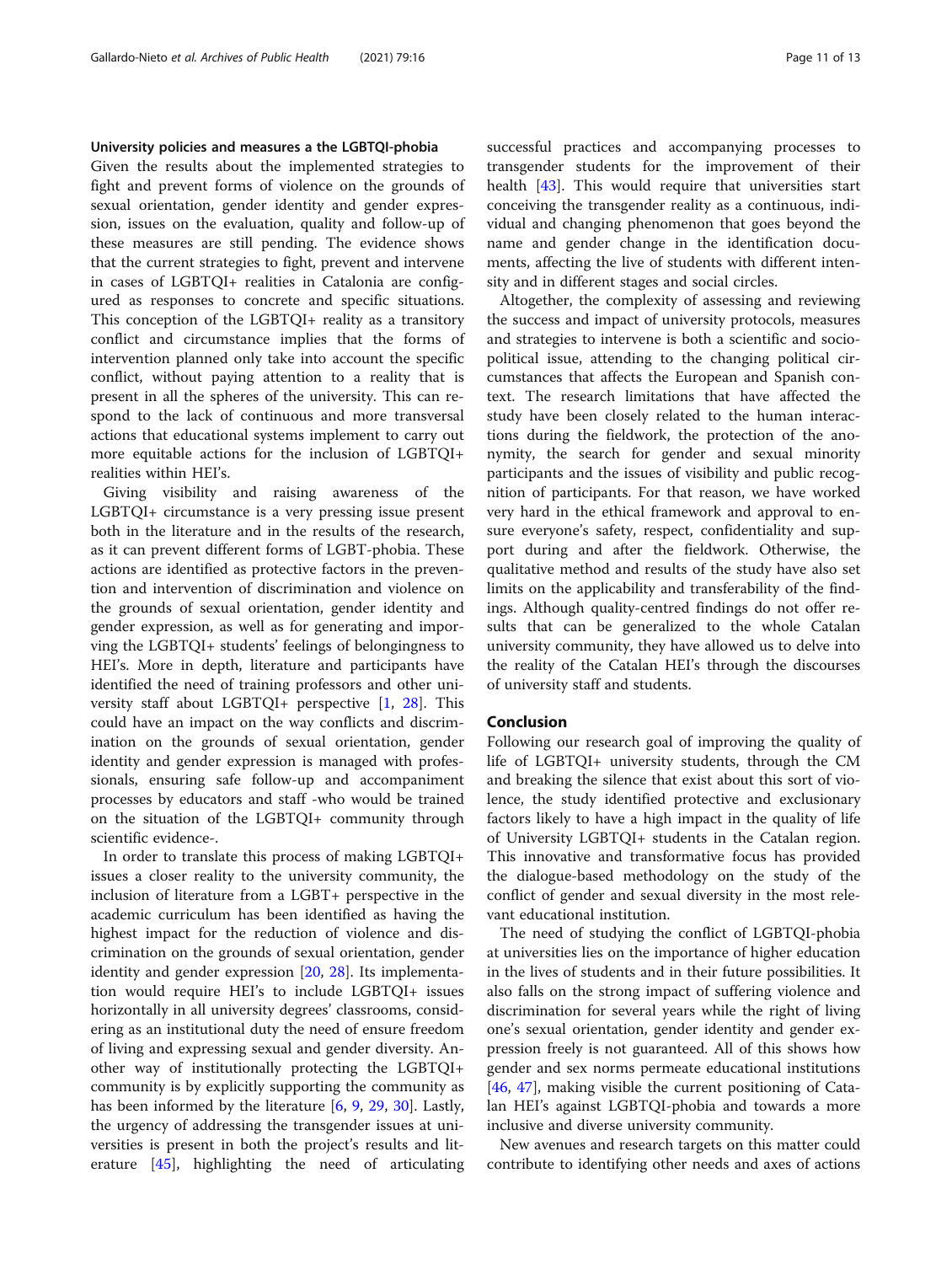<span id="page-11-0"></span>that could be essential in the struggle against LGBTQIphobia. On the one hand, investigating the positioning of professors in the classrooms and their previous training on gender and LGBTQI+ perspective with a base on scientific evidence could open new lines of research for the prevention of violence. Furthermore, the inclusion of LGBTQI+ literature to be addressed in classrooms and the impact of normalizing gender and sex diversity in educational institutions would also be relevant. Our study highlights the importance of the alliance of university professors in the struggle against LGBTQI-phobia as upstanders in the conflict, an issue that must be paramount in new research lines and actions against violence on the grounds of sexual orientation, gender identity and gender expression. On the other hand, studying the case of transgender needs and trajectories in HEI's is still a pending issue. Tackling the need to underst transgender identities and non-binary gender expressions within the institutional framework would contribute to detect and explain forms of violence yet to be identified as well as the strategies to counter these.

#### Abbreviations

CM: Communicative Methodology; HEI: Higher Educational Institution; LGBTQI+: Community of lesbian, gay, bisexual, transgender, queer, intersexual and other groups with non-conforming and dissident identities, orientations or expressions

#### Acknowledgements

The authors would like to thank the research participants and collaborators for their important contribution in the study. In particular, we would like to thank to ACUP for their advice and support in all phases of the research. We would also like to acknowledge the support in the data collection to the Advisory Council and all entities participating in it: Col·lectiu H20, SAI Tarragona and Xarxa Solidària de Victimes de Violència de Gènere a la Universitat. We also want to thank the University consortium that enabled the project to take part, formed by Rovira i Virgili University, Lleida University, Girona University, Vic University, Barcelona University and Ramon Llull University. To conclude, we would like to thank all the project collaborators which contribute significantly in data collection and transcription tasks of the fieldwork.

#### Authors' contributions

The first author EMGN contributed to the data collection and writing of the manuscript along with other project collaborators. The second author AGG contributed with the methodological review of the manuscript. The third author RGC participated in the analysis of the results of the study. The fourth author MMRS contributed to the review of the manuscript offering feedback on editing and stylistic issues. All the authors read and approved the manuscript.

#### Funding

The research leading to these results has received funding from the RecerCaixa program (2017ACUP00235).

#### Availability of data and materials

The datasets used and/or analysed during the current study are available from the corresponding author on reasonable request.

#### Ethics approval and consent to participate

All study protocols were approved by the Ethics Committee of Girona University on December 19th of 2018 and the Committee for the approval of research studies of the Nursing and Physiotherapy Faculty of Lleida University on May 17th of 2019. As well, all participants gave assent to complete the research tools. Development and monitoring of these

protocols involved a study advisory group, which included LGBTQI+ academic community and LGBTQI+ organizations of the local territory.

#### Consent for publication

Consent procedures permitted use of verbatim quotations from participants in suitably anonymised form.

#### Competing interests

The authors declare that they have no competing interests.

#### Author details

<sup>1</sup>Universitat Rovira i Virgili, Tarragona, Spain. <sup>2</sup>Universitat de Barcelona, Barcelona, Spain.

#### Received: 10 November 2020 Accepted: 18 January 2021 Published online: 04 February 2021

#### References

- 1. Costa AB, Peroni RO, de Camargo ES, Pasley A, Nardi HC. Prejudice toward gender and sexual diversity in a Brazilian Public University: prevalence, awareness, and the effects of education. Sex Res Soc Policy. 2015;12(4):261– 72.
- 2. McGinley M, Wolff JM, Rospenda KM, Liu L, Richman JA. Risk factors and outcomes of chronic sexual harassment during the transition to college: examination of a two-part growth mixture model. Soc Sci Res. 2016;60:297– 310.
- 3. Rankin SR. Campus climates for sexual minorities. New Dir Stud Serv. 2005; 111(Special Issue: Gender Identity and Sexual Orientation: Research, Policy, and Personal):17–23.
- 4. Coulter RWS, Rankin SR. College sexual assault and campus climate for sexual- and gender-minority undergraduate students. J Interpers Violence. 2017;35(5–6):1351–66.
- 5. Goodrich KM. Lived experiences of college-age transsexual individuals. J Coll Couns. 2012;15(3):215–32.
- Hong JS, Woodford MR, Long LD, Renn KA. Ecological covariates of subtle and blatant heterosexist discrimination among LGBQ college students. J Youth Adolesc. 2016;45(1):117–31.
- 7. Council of Europe C. Discrimination on grounds of sexual orientation and gender identity in Europe [Internet]. Paris; 2011 p. 134–134. Available from: [https://www.coe.int/t/Commissioner/Source/LGBT/LGBTStudy2011\\_en.pdf](https://www.coe.int/t/Commissioner/Source/LGBT/LGBTStudy2011_en.pdf). Accessed 26 Jan 2021.
- 8. ILGA-Europe. Annual Review of the Human Rights Situation of Lesbian, Gay, Bisexual, Trans, and Intersex People in Spain covering the period of January to December 2018 [Internet]. 2018 p. 1-2. Available from: [https://ilga](https://ilga-europe.org/sites/default/files/spain.pdf)[europe.org/sites/default/files/spain.pdf](https://ilga-europe.org/sites/default/files/spain.pdf). Accessed 26 Jan 2021.
- 9. Ellis SJ. Diversity and inclusivity at university: a survey of the experiences of lesbian, gay, bisexual and trans (LGBT) students in the UK. High Educ. 2009; 57(6):723–39.
- 10. Woodford MR, Han Y, Craig S, Lim C, Matney MM. Discrimination and mental health among sexual minority college students: the type and form of discrimination does matter. J Gay Lesbian Ment Health. 2014;18(2):142– 63.
- 11. Gallardo Nieto, E. M., Gómez González, A., Gairal Casadó, R., & Ramis Salas, M. del M. (2020). Sexual orientation, Gender Identity and Gender Expression-Based Violence in Catalan Universities: Qualitative Findings from University Students and Staff Research Square <https://doi.org/10.21203/rs.3.rs-97327/v1>.
- 12. Ávila R. LGBTQI inclusive education report [internet]. Brussles: IGLYO (International Lesbian, Gay, Bisexual, Transgender, Queer & Intersex Youth & Student Organisation); 2018. Available from: [https://web.unican.es/unidades/](https://web.unican.es/unidades/igualdad/SiteAssets/guia-de-recursos/acoso/IE-Full-Report-May-18.pdf) [igualdad/SiteAssets/guia-de-recursos/acoso/IE-Full-Report-May-18.pdf.](https://web.unican.es/unidades/igualdad/SiteAssets/guia-de-recursos/acoso/IE-Full-Report-May-18.pdf) Accessed 26 Jan 2021.
- 13. Alessi EJ, Sapiro B, Kahn S, Craig SL. The first-year university experience for sexual minority students: a grounded theory exploration. J LGBT Youth. 2017;14(1):71–92.
- 14. Roffee JA, Waling A. Rethinking microaggressions and anti-social behaviour against LGBTIQ+ youth. Safer Communities. 2016;15(4):190–201.
- 15. Jewell LM, Morrison MA. "But There's a Million Jokes About Everybody . . .": Prevalence of, and Reasons for, Directing Negative Behaviors Toward Gay Men on a Canadian University Campus. J Interpers Violence. 2010;25(11): 2094–112.